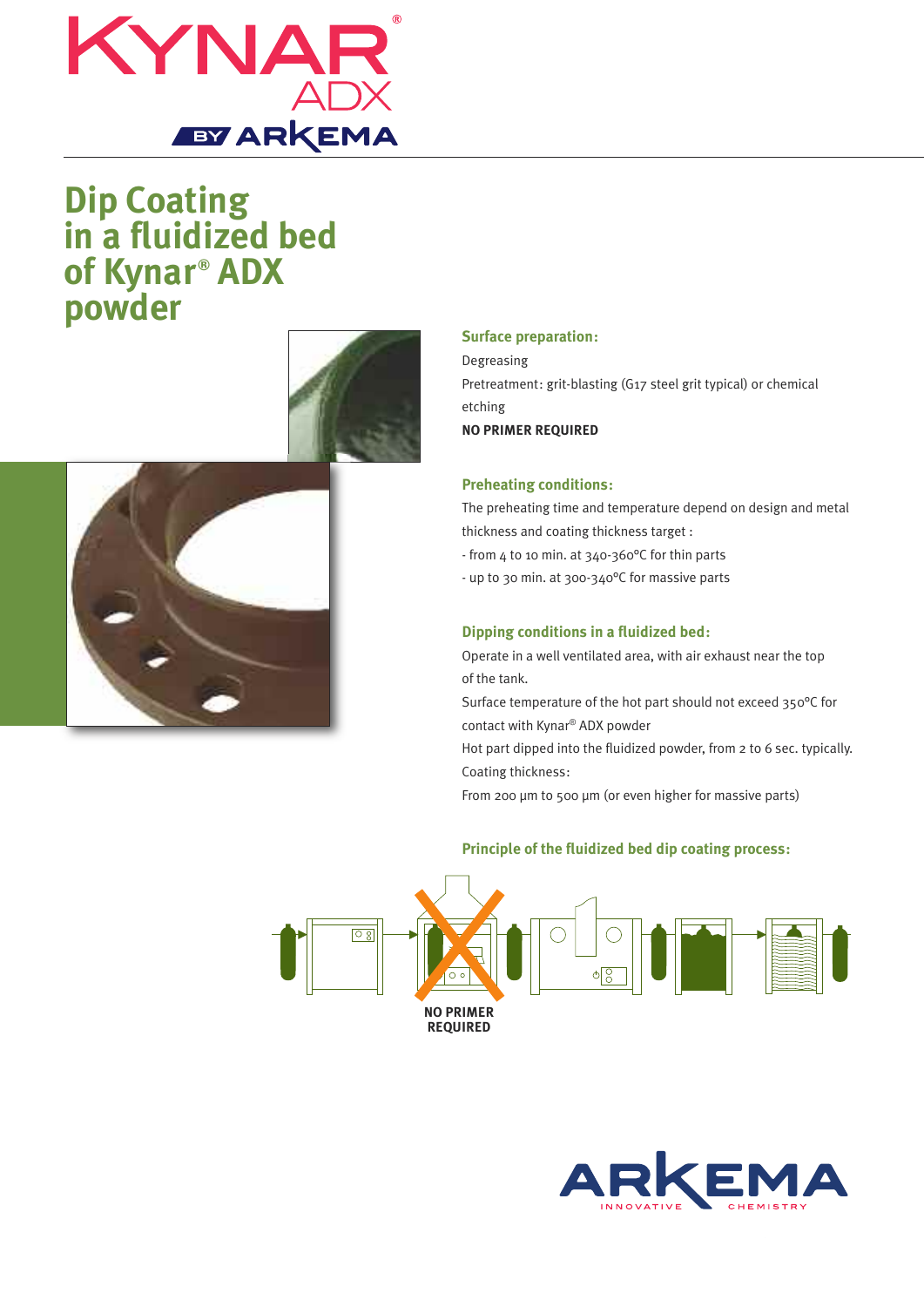A global chemical company and France's leading chemicals producer, Arkema consists of three strategically related businesses: Vinyl Products, Industrial Chemicals, and Performance Products. Arkema reported sales of 5.7 billion euros in 2007. Arkema has 15,200 employees across over 40 countries and six research centers located in France, the United States and Japan. With internationally recognized brands, Arkema holds leadership positions in its principal markets.

The statements, technical information and recommendations contained herein are believed to be accurate as of the date hereof. Since the conditions and methods of use of the product and of the information referred to herein are beyond our control, ARKEMA expressly disclaims any and all liability as to any results obtained or arising from any use of the product or reliance on such information; NO WARRANTY OF FITNESS FOR ANY PARTICULAR PURPOSE, WARRANTY OF MERCHANTABILITY OR ANY OTHER WARRANTY, EXPRESS OR IMPLIED, IS MADE CONCERNING THE GOODS DESCRIBED OR THE INFORMATION PROVIDED HEREIN. The information provided herein relates only to the specific product designated and may not be applicable when such product is used in combination with other materials or in any process. The user should thoroughly test any application before commercialization. Nothing contained herein constitutes a license to practice under any patent and it should not be construed as an inducement to infringe any patent and the user is advised to take appropriate steps to be sure that any proposed use of the product will not result in patent infringement.

See MSDS for Health & Safety Considerations.

The information contained in this document is based on trials carried out by our Research Centres and data selected from the literature, but shall in no event be held to constitute or imply any warranty, undertaking, express or implied commitment from our part. Our formal specifications define the limit of our commitment. No liability whatsoever can be accepted by Arkema with regard to the handling, processing or use of the product or products concerned which must in all cases be employed in accordance with all relevant laws and/or regulations in force in the country or countries concerned.



420, rue d'Estienne d'Orves 92700 Colombes - France Tél. : 33 (0)1 49 00 80 80 Fax : 33 (0)1 49 00 83 96 www.arkema.com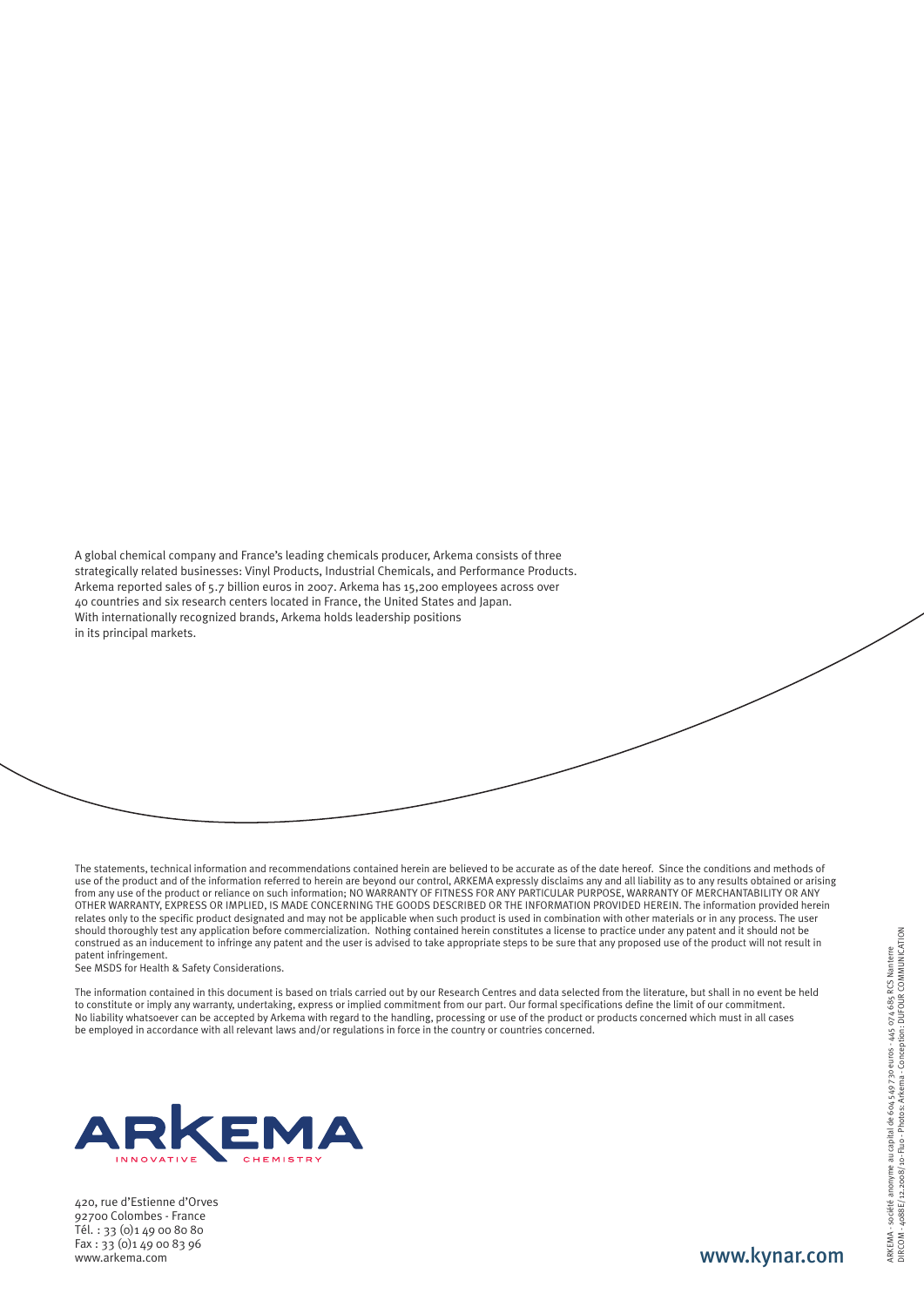

## **Electrostatic spraying of Kynar ® ADX powder**





## **Surface preparation:**

Degreasing Pretreatment: grit-blasting (G17 steel grit typical) or chemical etching **NO PRIMER REQUIRED**

**Powder Spraying:** negative (-80V to -100V typical) or positive voltage can be used

## **Fusion conditions:**

Up to 10-15 min at 240-270°C depending on thickness and nature of metal. In oven with good ventilation (air speed sup 3 m/s)

## **Coating thickness:**

From 80 µm to 120 µm per application Additional layers can be applied in similar conditions

## **Principle of the electrostatic spraying process:**



**NO PRIMER REQUIRED**

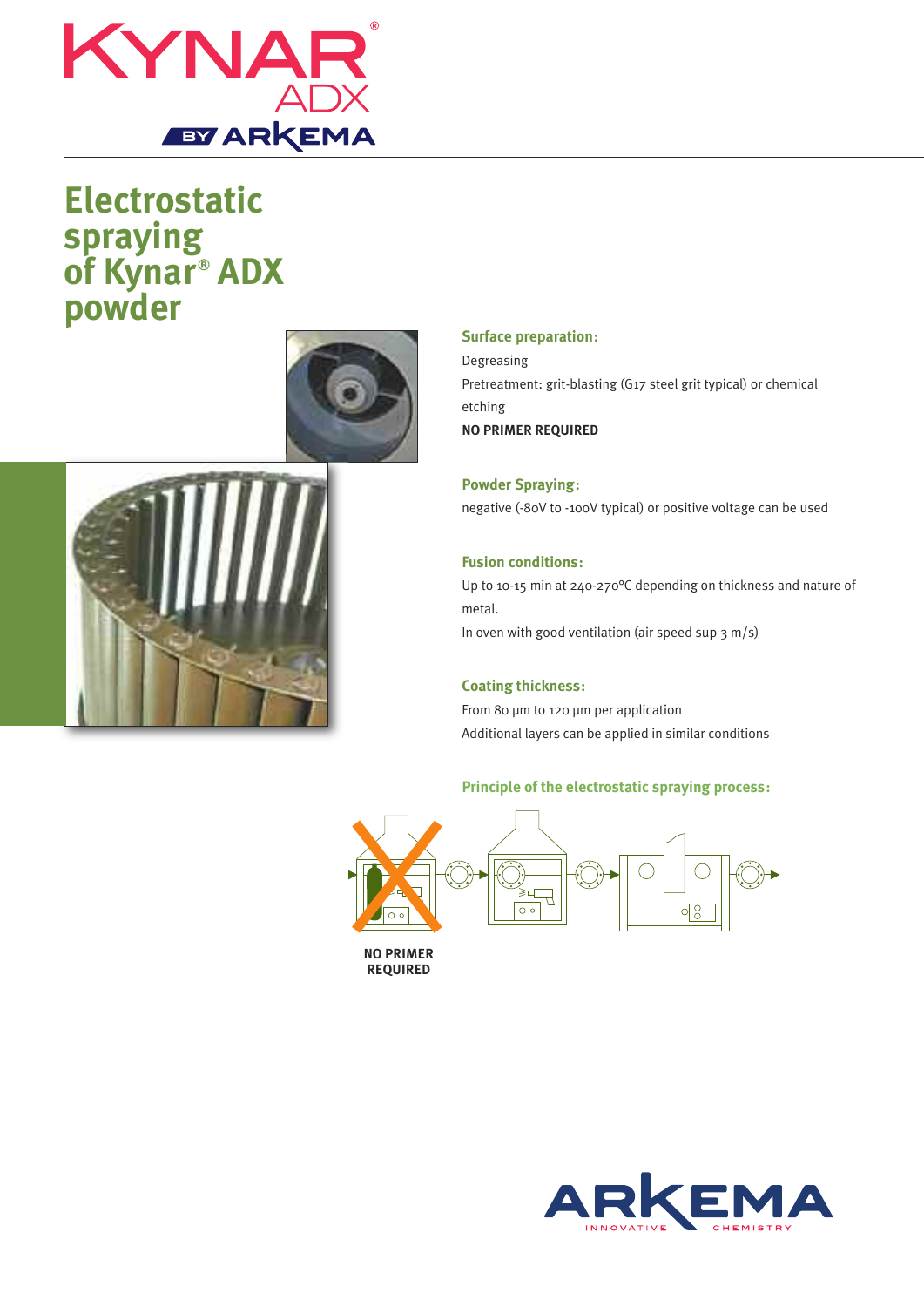A global chemical company and France's leading chemicals producer, Arkema consists of three strategically related businesses: Vinyl Products, Industrial Chemicals, and Performance Products. Arkema reported sales of 5.7 billion euros in 2007. Arkema has 15,200 employees across over 40 countries and six research centers located in France, the United States and Japan. With internationally recognized brands, Arkema holds leadership positions in its principal markets.

The statements, technical information and recommendations contained herein are believed to be accurate as of the date hereof. Since the conditions and methods of use of the product and of the information referred to herein are beyond our control, ARKEMA expressly disclaims any and all liability as to any results obtained or arising from any use of the product or reliance on such information; NO WARRANTY OF FITNESS FOR ANY PARTICULAR PURPOSE, WARRANTY OF MERCHANTABILITY OR ANY OTHER WARRANTY, EXPRESS OR IMPLIED, IS MADE CONCERNING THE GOODS DESCRIBED OR THE INFORMATION PROVIDED HEREIN. The information provided herein relates only to the specific product designated and may not be applicable when such product is used in combination with other materials or in any process. The user should thoroughly test any application before commercialization. Nothing contained herein constitutes a license to practice under any patent and it should not be construed as an inducement to infringe any patent and the user is advised to take appropriate steps to be sure that any proposed use of the product will not result in patent infringement.

See MSDS for Health & Safety Considerations.

The information contained in this document is based on trials carried out by our Research Centres and data selected from the literature, but shall in no event be held to constitute or imply any warranty, undertaking, express or implied commitment from our part. Our formal specifications define the limit of our commitment. No liability whatsoever can be accepted by Arkema with regard to the handling, processing or use of the product or products concerned which must in all cases be employed in accordance with all relevant laws and/or regulations in force in the country or countries concerned.



420, rue d'Estienne d'Orves 92700 Colombes - France Tél. : 33 (0)1 49 00 80 80 Fax : 33 (0)1 49 00 83 96 www.arkema.com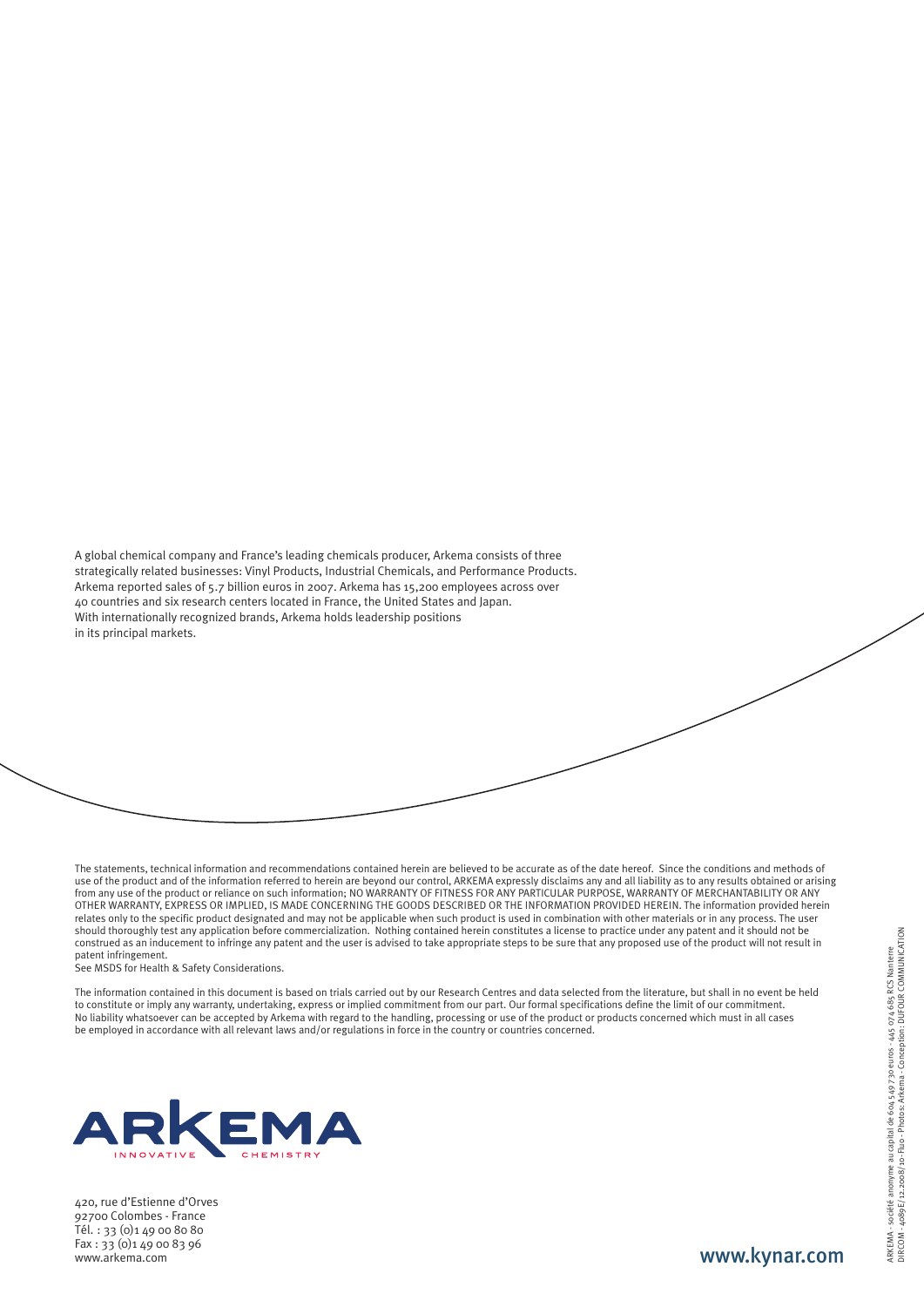

# **Kynar ® ADX for powder coating**





The Kynar® ADX product range enables direct adhesion to metal substrates (steel, aluminium, copper) after standard surface preparation.

The Kynar® ADX product range has been developed to allow primerless powder coating by the standard methods:

- Dip coating in fluidized bed
- Electrostatic spraying
- Hot spraying

### **Product range and properties:**

|                                                                                            | Units             | Homopolymer                                      | Copolymer                                            |
|--------------------------------------------------------------------------------------------|-------------------|--------------------------------------------------|------------------------------------------------------|
|                                                                                            |                   | Kynar <sup>®</sup> ADX 111<br>(natural or green) | Kynar <sup>®</sup> ADXFLEX 281<br>(natural or green) |
| PHYSICAL PROPERTIES                                                                        |                   |                                                  |                                                      |
| Specific density*                                                                          | g/cm <sup>3</sup> | 1.78                                             | 1.77                                                 |
| Water absorption to saturation, 23°C/50%RH                                                 | $\%$              | 0.15                                             | 0.15                                                 |
| <b>THERMAL PROPERTIES</b>                                                                  |                   |                                                  |                                                      |
| Melting temperature, +20°C/min                                                             | ٥C                | 167                                              | 156                                                  |
| Crystallization temperature, -20°C/min                                                     | $^{\circ}$ C      | 135                                              | 130                                                  |
| <b>Thermal Decomposition Temperature</b><br>$(1\%wt$ loss in air, at +10 $\rm ^{o}$ C/min) | $^{\circ}$ C      | 370                                              | 370                                                  |
| <b>MECHANICAL PROPERTIES</b>                                                               |                   |                                                  |                                                      |
| Flexural Modulus at 23°C*                                                                  | MPa               | 2,200                                            | 1,000                                                |
| Hardness*                                                                                  | Shore D           | 80                                               | 70                                                   |
| Abrasion, Taber CS-17 1000g:pad*                                                           | mg/1000 cycles    | $6-9$                                            | $5 - 9$                                              |
| Notched IZOD impact strength at 23°C*                                                      | J/m               | 80                                               | 210                                                  |
| <b>FIRE PROPERTIES</b>                                                                     |                   |                                                  |                                                      |
| $L()$ <sup>*</sup>                                                                         | $\%$              | 43                                               | 43                                                   |
| Burning rate UL94*                                                                         | classification    | $V-0$                                            | $V-0$                                                |

(\*) from corresponding regular (non-grafted) Kynar PVDF grades

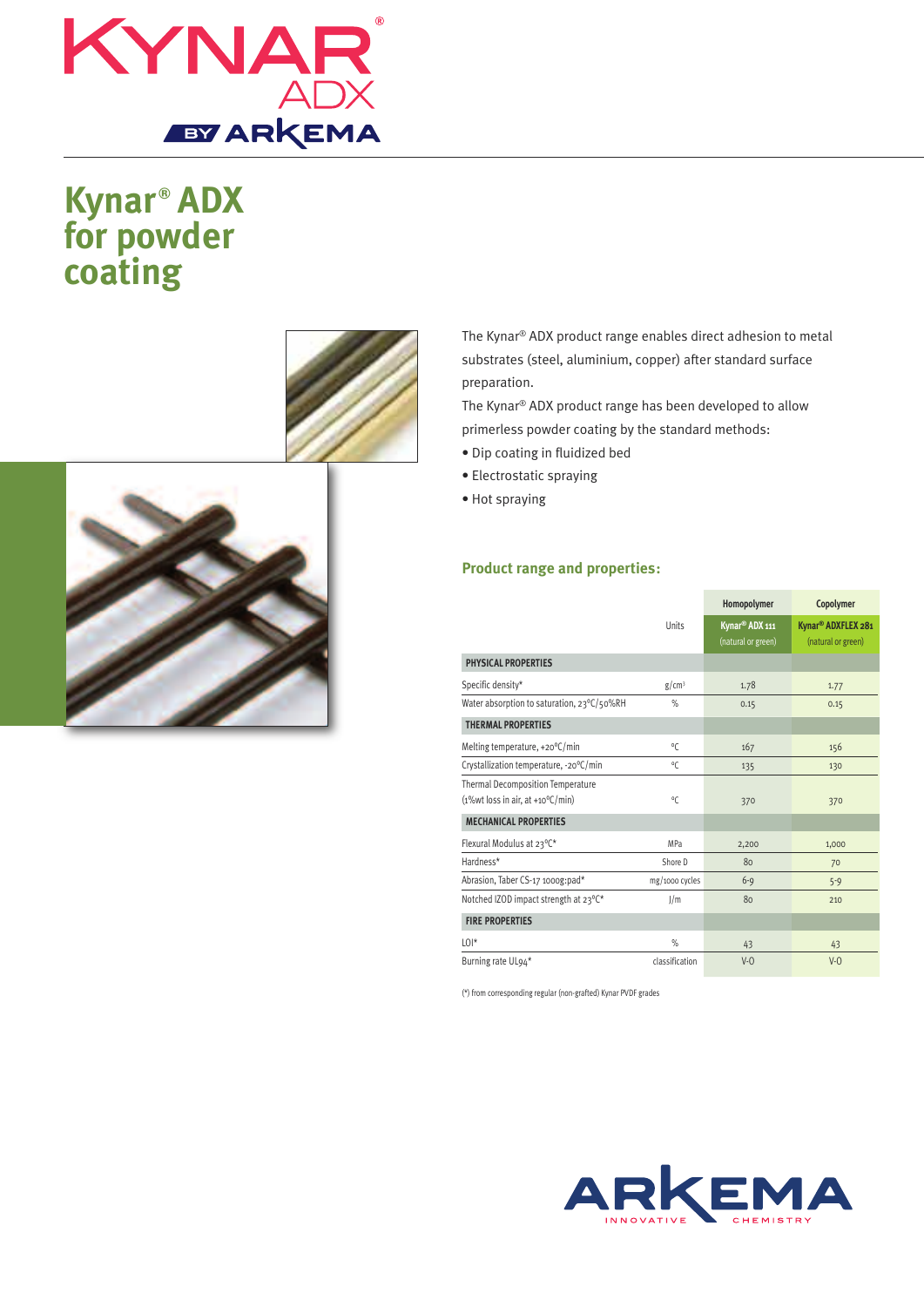#### **Excellent primerless adhesion**

Examples of Electrostatic Spraying

• on 3 mm thick plaques of steel or aluminium

**Steel Aluminium**

grit-blasted chromated

• fusion 10 min at T=270°C

grit-blasted

4max.

adhesion

3

just cleaned (MEK)

2

1

 $\overline{c}$ 

min.

• with Kynar® ADX FLEX-281 and ADX-111 natural



All adhesion data according to standard NFT 58-112

#### **Building thickness**

- Typical thickness achievable by each process
	- Electrostatic spraying : 80-120 µm per application - Dip coating : 200-500 µm typical and up to 1 mm

ADX 111 ADX FLEX 281

- Hot flocking : up to 1 mm or even higher
- Example of Dip Coating
	- 3 mm thick plaques, preheating 10 min at 360°C, with Kynar® ADX FLEX 281 green

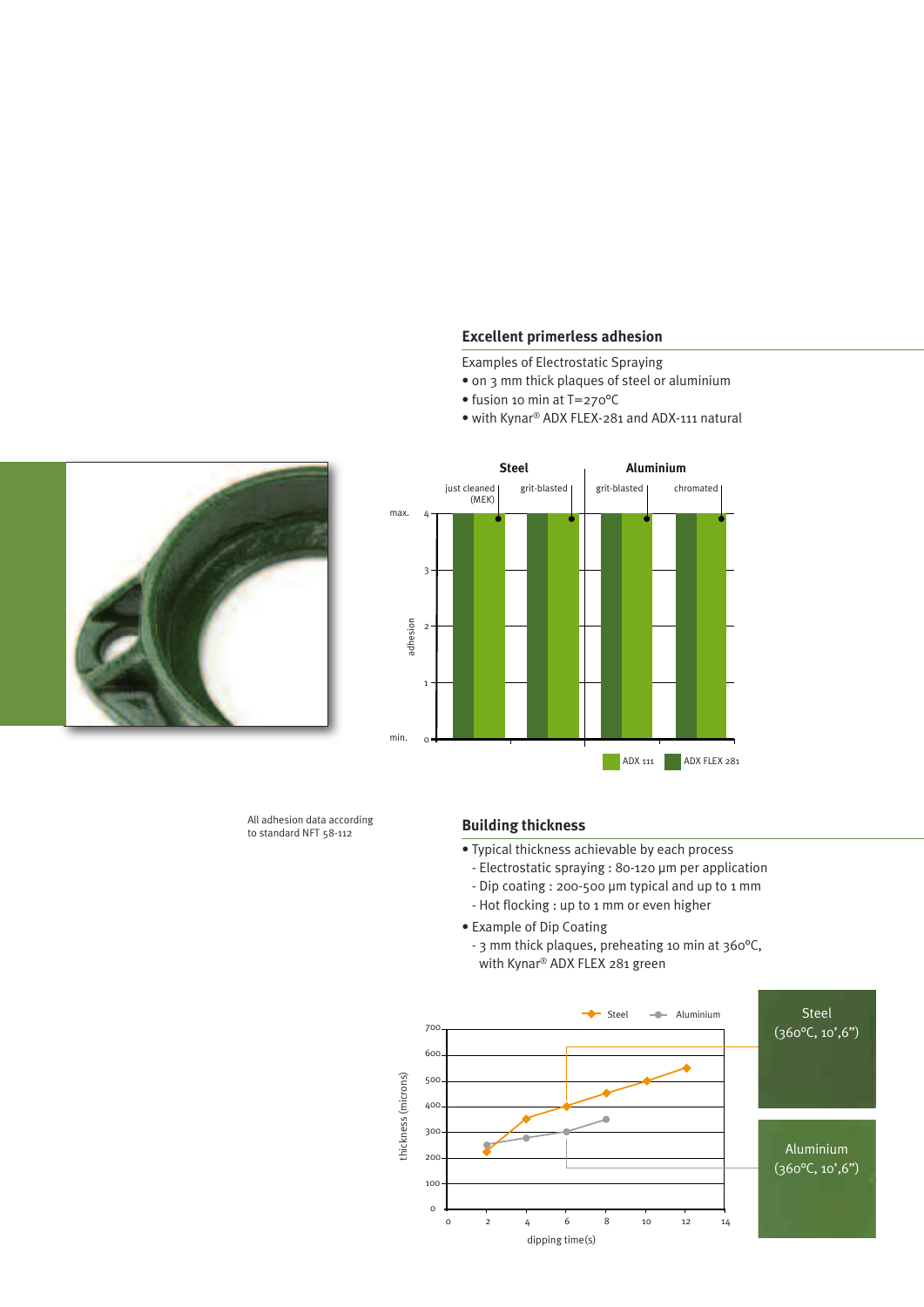## **Durability of the adhesion (1)**

In boiling water (coating ~350 µm, dip coating, steel)







### **Durability of the adhesion (2)**

In various chemical environments (coating ~100 µm, ES, steel)



› excellent adhesion retained after 2 weeks immersion.